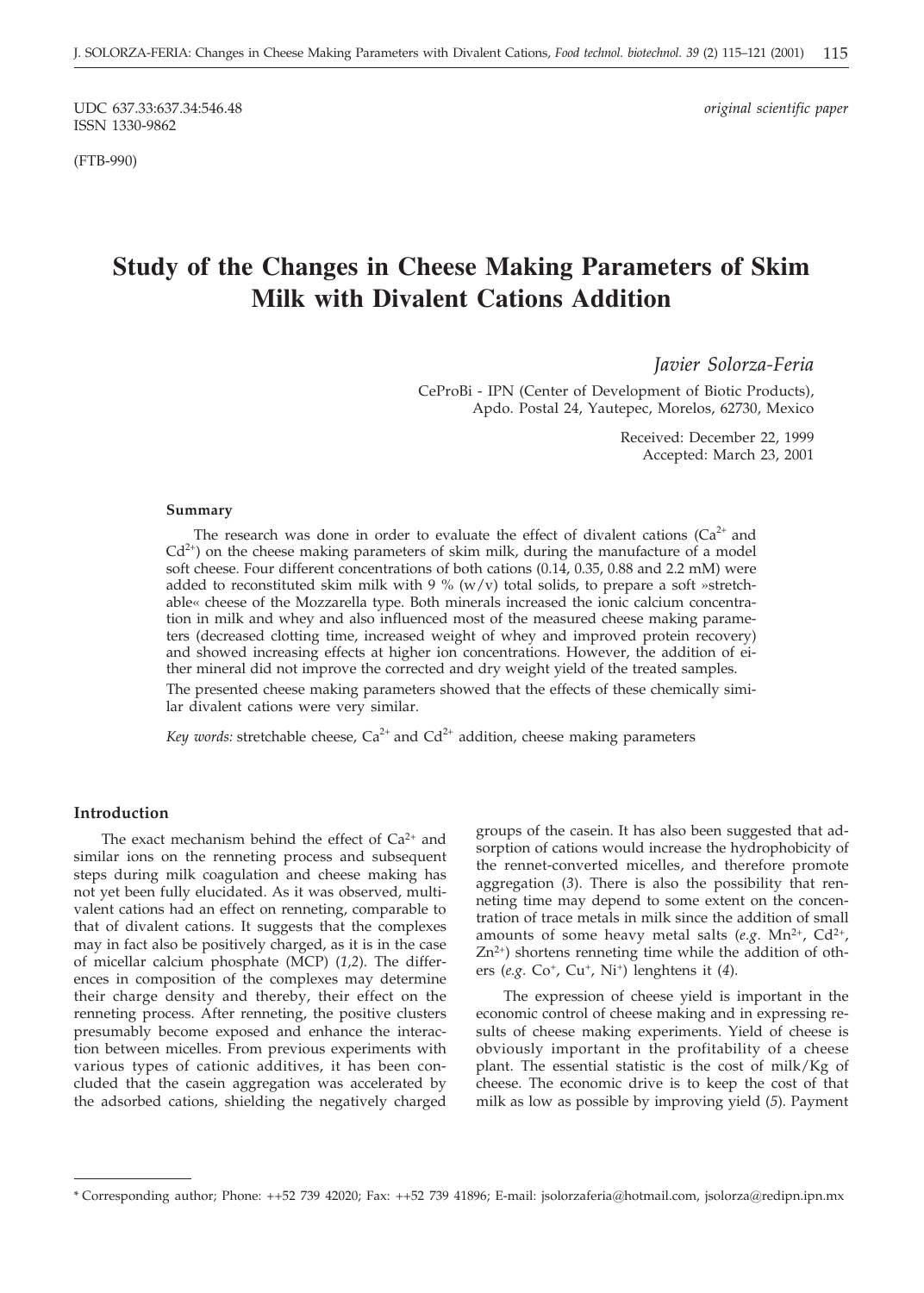on the basis of fat and protein brings most milk samples to a common cost of milk for cheese, particularly milk samples standardized to a constant ratio of casein to fat. It is recommended that actual yield be compared with the theoretical yield to estimate yield efficiency (*5*).

The objective of this study was to evaluate the effect of the addition of cations with the same charge and similar ionic radius ( $Ca^{2+}$  and  $Cd^{2+}$ ) to skim milk on the cheese making parameters during the manufacture of a model mexican soft cheese, and hence assess the ion specificity of calcium.

# **Materials and Methods**

#### *Starter cultures*

Freeze-dried (DRI-VAC) type of starter cultures for traditional propagation were supplied by Christian Hansen's Laboratories, Copenhagen, Denmark. They were identified as thermophilic cultures of lactic acid bacteria: *Streptococcus thermophilus (S. thermophilus* CH-1), and *Lactobacillus delbrueckii* ssp. *bulgaricus (L. bulgaricus* CH-2).

#### *Cheese making*

Standard Cheese Rennet from Christian Hansen's Laboratories, Reading, U.K. was used. Skim milk powder was supplied by Kerrygold (Irish Dairy Board), this was used to prepare 1 litre volumes of reconstituted milk with 9 % (w/v) total solids to which calcium chloride (CaCl<sub>2</sub>) and cadmium chloride (CdCl<sub>2</sub>) was added according to the batch, making a total of five levels of calcium and five levels of cadmium (0.0 or control, 0.14, 0.35, 0.88, 2.2 mM). All milk samples were prepared using deionised water. A stranded white soft cheese similar to Mozzarella, known by the names of »Asadero« and »Oaxaca« in Mexico, a local »stretchable cheese« higly consumed on the central part and south of the country, was prepared from each of the milk samples following a modified traditional method as described previously (*6*).

#### *Sample analyses*

Chemical analysis of the cheese samples included fat, protein, moisture, ash and total solids; using the standard techniques specified by Case *et al.* (*7*). The pH was measured with a digital pH meter, model EIL 7045/46 from Kent International Measurements, at 25 °C. To determine calcium and cadmium content in milk and cheese the method described by Kirk and Sawyer (*8*) was followed, using an atomic absorption spectrophotometer (Pye Unicam model SP9, Cambridge, U.K.). To determine phosphorus, a method using molybdenum- -blue solution, as described by Tusl (*9*) was used. The clotting time of the milk samples was measured following a procedure described by Bakker *et al.* (*10*), a visual technique where the clotting time was considered as the time for the first clot of milk to appear on the walls of a test tube, after the rennet addition. To determine the actual casein content of the milk the technique of the International Dairy Federation (*11*) was used. The ionic calcium levels were determined in milk ( $pH \approx 6.7$ ) and whey (pH  $\approx$  5.5) using an Ion Selective Electrode, ISE Ca2+/pH analyser (model 634, Ciba Corning Company Diagnostics Limited, Essex, U.K.). The cheese making parameters were obtained by applying the following formulae (*12*).

1. AY = Weight of 
$$
\frac{W \text{right of } \text{curl}}{W \text{right of } \text{milk}} \times 100
$$
  
\n(Weight of  $\text{curl} \times 0.47$ ) kg water  
\n
$$
C_{\frac{\text{QY}}{\text{noise}} = \frac{\text{in 1 kg curl}}{W \text{right of } \text{milk}} \times 100
$$

3. DWY = 
$$
\frac{\% \text{ Total solids in curd} \times \text{Weight of curd}}{\% \text{ Total solids in milk} \times \text{Weight of milk}} \times 100
$$

4. PR (%) =  $\frac{\text{Total nitrogen in cheese } (\%)}{\text{Casein nitrogen in milk } (\%)}$  $\frac{\text{se}(\sqrt{0})}{\text{lk}(\%)}$  × CY

Note: AY=Actual Yield, CY=Corrected Yield, DWY=Dry Weight Yield, PR=Protein Recovery  $Curd = Cheese, Weight = mass$ 

#### *Data analysis*

 $\mathcal{P}$ 

A balance of calcium and phosphorus was done taking as a basis the weight of one liter of milk sample (density), and the weight (mass) of the cheese obtained, considering the mineral concentration both in milk and cheese as well.

Statistical analysis was carried out by applying Analysis of Variance (F test, ANOVA) at the level of significance  $\alpha = 0.05$ , to the results of »yields« and protein recovery. When the F value of the ANOVA test was significant, the multiple comparison procedure of Tukey ( $\alpha$ ) = 0.05) described by Montgomery (*13*) was applied to each of the two pairs of mean values to find real significant differences.

## **Results**

The mineral composition of both milk and cheese, following the addition of calcium and cadmium is shown in Table 1. There was a gradual increase in the concentration of calcium in both the milk and the cheese, as the amount of added calcium increased. As expected, cadmium was detected in higher concentrations with corresponding increases in the treated milk samples. The ionic calcium also showed an increase in concentration in milk and whey as the levels of added calcium and cadmium increased. This »incremental« increase was larger for the two final calcium concentrations (0.88 and 2.2 mM, respectively). The ionic calcium values in milk increased between 31 and 36 %, as a result of the addition of the different levels of calcium. As the amount of added calcium increased, the concentration of phosphorus in the cheese also increased; the opposite effect was observed in milk and cheese for cadmium addition (Table 1).

The effect of the various calcium and cadmium levels on the clotting time and the weight of whey expelled during cheese making is shown in Table 2. There was a decrease in the clotting time (CT) of the milk as the calcium concentration increased. Cadmium addition up to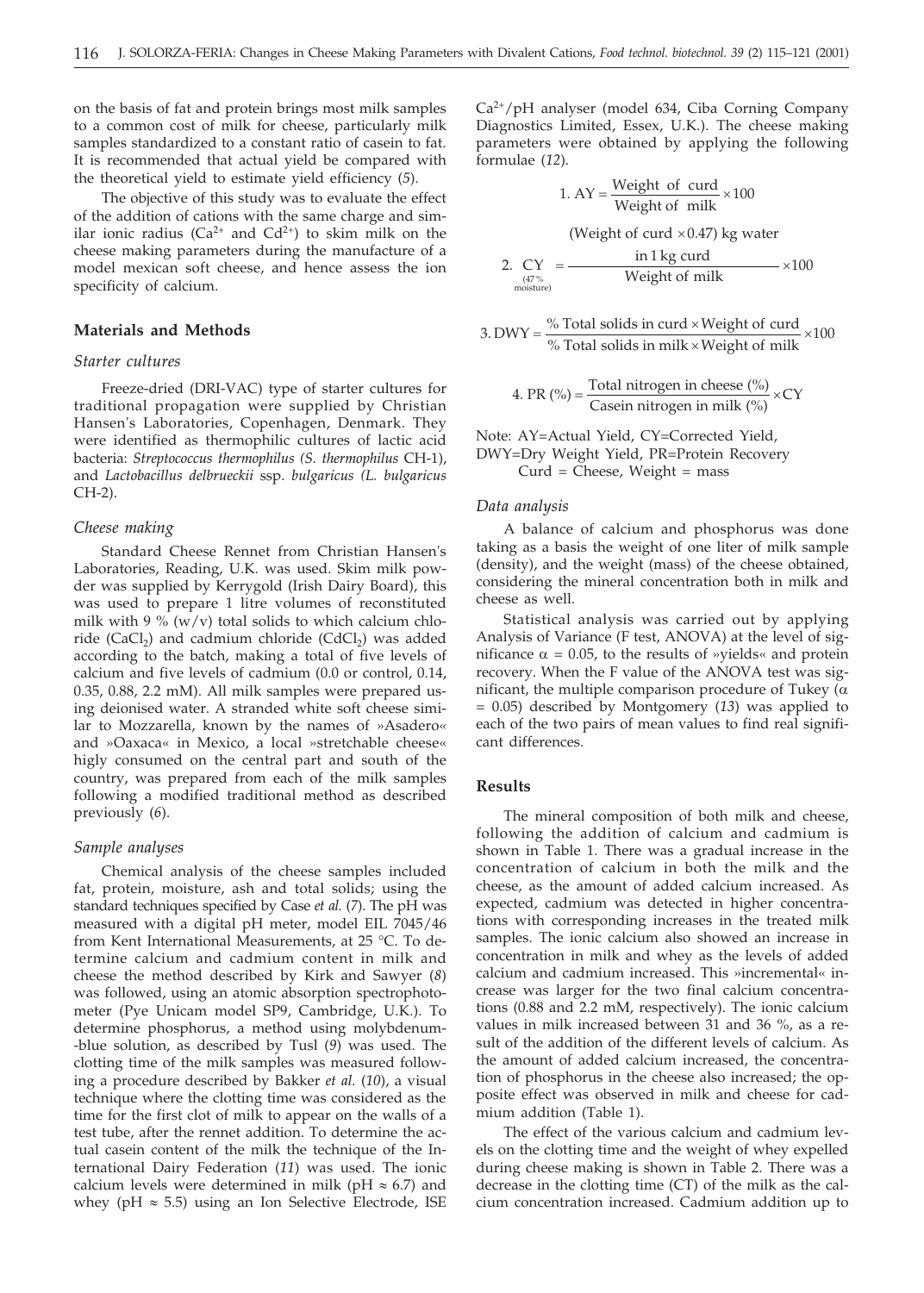| <b>SAMPLE</b>         | $w$ (total Ca in milk) | $c(Ca^{2+}$ in milk) | $c(Ca^{2+}$ in whey) | $w$ (total P in milk) | $w$ (total Ca in cheese) | $w$ (total P in cheese) |
|-----------------------|------------------------|----------------------|----------------------|-----------------------|--------------------------|-------------------------|
|                       | $\%$                   | mM                   | mM                   | $\%$                  | $\%$                     | $\%$                    |
| <b>CONTROL</b>        | 0.112                  | 1.91                 | 2.36                 | 0.084                 | 0.65                     | 0.59                    |
| $0.14$ mM $Ca$        | 0.1126                 | 1.96                 | 2.62                 | 0.084                 | 0.785                    | 0.70                    |
| $0.35$ mM $Ca$        | 0.1134                 | 2.03                 | 3.07                 | 0.084                 | 0.867                    | 0.757                   |
| $0.88$ mM $Ca$        | 0.1155                 | 2.18                 | 4.01                 | 0.084                 | 0.92                     | 0.795                   |
| $2.20 \text{ mM}$ Ca  | 0.1208                 | 2.58                 | 6.6                  | 0.084                 | 0.942                    | 0.806                   |
|                       | $w$ (total Cd in milk) |                      |                      |                       |                          |                         |
|                       | $\%$                   |                      |                      |                       |                          |                         |
| $0.14 \text{ mM } Cd$ | 0.00016                | 1.91                 | 2.59                 | 0.082                 |                          | 0.419                   |
| $0.35$ mM Cd          | 0.00042                | 1.93                 | 2.61                 | 0.080                 |                          | 0.383                   |
| $0.88$ mM Cd          | 0.00104                | 2.07                 | 3.01                 | 0.079                 |                          | 0.326                   |
| 2.20 mM Cd            | 0.0026                 | 2.45                 | 3.30                 | 0.078                 |                          | 0.301                   |

Table 1. Mineral composition of milk and cheese

Maximum variation for the total calcium in milk was 3.2 % and in cheese 4 %; maximum variation for the total phosphorus in milk 2.6 % and in cheese 3 %; maximum variation for the ionic calcium in milk was 0.01 mM and in whey 0.02 mM (average values, N=4)

Table 2. Changes in clotting time and whey expulsion during cheese making

| Milk<br>sample        | Clotting<br>time <sup>1</sup> | Decrease in<br>clotting time | $w(\text{Whey})^2$ | Increase in<br>whey expulsion |
|-----------------------|-------------------------------|------------------------------|--------------------|-------------------------------|
|                       | min                           | $\frac{0}{0}$                | $g/kg$ milk        | $\%$                          |
| CONTROL               | 24.3                          | --                           | 737.52             | $- -$                         |
| $0.14 \text{ mM}$ Ca  | 24.0                          | 1.4                          | 773.83             | 4.9                           |
| $0.35$ mM Ca          | 22.3                          | 8.2                          | 802.39             | 8.8                           |
| $0.88$ mM Ca          | 19.7                          | 18.8                         | 829.02             | 12.4                          |
| $2.20 \text{ mM}$ Ca  | 16.4                          | 32.4                         | 862.84             | 16.9                          |
|                       |                               |                              |                    |                               |
| $0.14 \text{ mM } Cd$ | 21.9                          | 9.8                          | 766.61             | 3.9                           |
| $0.35$ mM Cd          | 21.6                          | 12.2                         | 817.1              | 10.8                          |
| $0.88$ mM Cd          | 21.1                          | 13.1                         | 826.62             | 12.1                          |
| $2.20 \text{ mM } Cd$ | 18.9                          | 22.4                         | 874.62             | 18.6                          |

1, maximum variation in results observed for cloting time, 0.42 min

2, maximum variation observed for weight of whey, 9.32 g

(average values, N=4)

0.35 mM reduced the clotting time more than the equivalent calcium addition and further additions (0.88 and 2.2 mM) produced lesser effects than the equivalent calcium additions. The weights of whey expelled for the calcium treated samples were, however, similar to those of the cadmium treated samples (Table 2). Addition of the highest cadmium concentration produced a cheese which had a »crumbly« texture, unusual for this type of cheese.

The higher whey expulsion in the treated samples and a subsequent reduction in water retention produced the expected changes in cheese yield (Table 3). The weight of the cheese decreased as the concentration of the mineral added (calcium or cadmium) was increased. The »actual yield« and »corrected yield« also followed this same general trend (with the exception of the samples with 0.14 and 0.35 mM calcium addition which showed the same values for »corrected yield«). For calcium treated samples, decreased weights of the curd (as a result of a higher amount of water expulsion) produced increases in the »dry weight yield« (where the

solids concentration is more important) up to a maximum at 0.35 mM, but further additions caused the opposite effect. For cadmium treated samples however just the last concentration caused a decrease in this »yield«. The »Yield« values of  $Ca^{2+}$  treated samples were higher than those of  $Cd^{2+}$  treated samples at equivalent concentrations.

Increasing additions of the two minerals  $(Ca^{2+})$ ,  $Cd<sup>2+</sup>$ ) gave an increased recovery in total protein (Table 4), showing the maximum protein recovery for calcium treated samples at 0.35 mM addition, whereas for cadmium treated samples it was at 0.88 mM. However, it was noted that the calcium treated samples gave greater overall protein recovery than those observed for cadmium (96.6 and 88.8 % for 0.35 mM  $Ca^{2+}$  and  $Cd^{2+}$  addition, respectively).

The samples of cheese with the highest calcium concentrations added (0.88 mM and 2.2 mM) reached the desired pH  $(pH=5.5)$  in the shortest time (about 4.5 h) (Fig. 1) compared with the cadmium treated samples (10 to 12 h) (Fig. 2).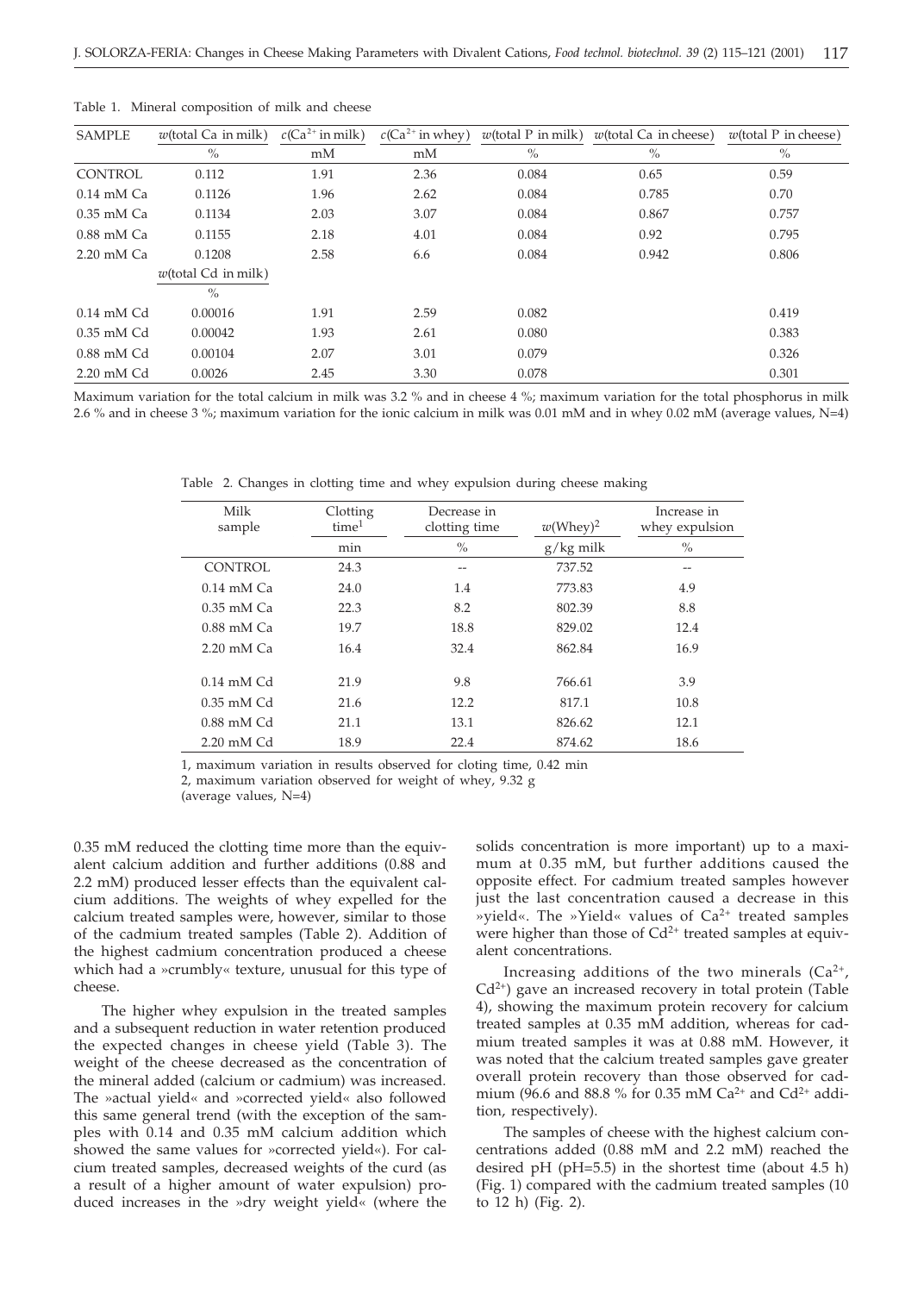| Milk sample           | Mass<br>g | »Actual<br>yield« <sup>1</sup> | »Corrected<br>yield« <sup>2</sup> | »Dry<br>weight yield« <sup>3</sup> |
|-----------------------|-----------|--------------------------------|-----------------------------------|------------------------------------|
| <b>CONTROL</b>        | 96.15     | $9.5a$ , c                     | 7.3 e, f                          | 42.9 g, h                          |
| $0.14$ mM $Ca$        | 93.05     | 9.2a                           | 7.4 e                             | $43.8\text{ g}$                    |
| $0.35$ mM $Ca$        | 90.27     | 8.9 a                          | 7.4 e                             | $44.5$ g                           |
| $0.88$ mM $Ca$        | 85.46     | 8.4 b                          | 7.2 e                             | $43.4\text{ g}$                    |
| $2.20 \text{ mM}$ Ca  | 83.78     | 8.3 b                          | 7.0e                              | $42.3$ g                           |
| $0.14 \text{ mM } Cd$ | 91.72     | 9.1c                           | 7.0 f                             | 41.1 <sub>h</sub>                  |
| $0.35$ mM Cd          | 87.57     | 8.6 с                          | 7.0 f                             | 41.7 <sub>h</sub>                  |
| $0.88$ mM Cd          | 86.56     | 8.5 c                          | 7.0 f                             | 41.6 <sub>h</sub>                  |
| 2.2 mM Cd             | 81.72     | 8.1 d                          | 6.6f                              | 39.5 <sub>h</sub>                  |

Table 3. Cheese yield values

1 in kg cheese/100 kg milk (Partridge *et al.* (12)); <sup>2</sup>, corrected for 47 % moisture (Partridge *et al.* (12));

<sup>1</sup>, in kg cheese/100 kg milk (Partridge *et al.* (12)); <sup>2</sup>, corrected for 47 % moisture (Partridge *et al.* (12));<br><sup>3</sup>, as % of dry weight (Partridge *et al.* (12)); maximum variation for the »yields« was 0.3; maximum va was 2.65 g. Figures with the same suffix did not show any significant difference at  $\alpha$  = 0.05 (Tukey multiple comparison), (average values, N=4)



**Fig. 1. Effect of four levels of calcium on the pH during the cheesemaking**



**Fig. 2. Effect of four levels of cadmium on the pH during the cheesemaking**

#### **Discussion**

The calcium and phosphorus composition of the cheeses produced with milk samples treated with  $Ca^{2+}$ were different than the »normal« ranges previously reported for such materials (ranges of 0.6–0.83 % and 0.44–0.55 % for calcium and phosphorus, respectively) (*14*) as is shown in Table 1, milk samples treated with  $Cd^{2+}$  gave as a result cheeses with decreased content of phosphorus.

This study has shown that content of calcium and phosphorus in cheese may be the result of the combination of intense heat treatment (cooking) and the low pH of the curd during manufacture, which induces whey expulsion and solubilisation of both minerals into the whey as suggested by Czulak *et al.* (*15*).

Ionic calcium levels in milk samples, such as those seen in this study (Table 1), have been previously reported (range: 1.4 to 2.5 mM) (*16*), and while they may be considered to be »low« in comparison with other experimental values (range: 2.5 to 3.4 mM) (*17*), this may be explained by the raw materials used in this study. All milk samples were reconstituted from spray-dried

milk, a process which has been suggested to considerably reduce the ionic calcium content of the final product (reconstituted milk) (*18*).

The balance of the total calcium during the cheese making resulted in approx. 54 % calcium recovery in the cheese for the control, while those for calcium treated samples ranged between 63 and 67 % of calcium recovered (33 to 37 % lost in the whey, Table 4), This is consistent with the study of Kindstedt *et al.* (*19*), who reported average losses of calcium in the whey of 33.1 to 42 %. The balance of phosphorus gave a value of approx. 66 % recovery of this mineral in the cheese for the control, with a substantial increase for calcium treated samples (between about 75 to 81 % phosphorus recovery), while cadmium caused a decrease in phosphorus recovery (Table 4). This suggests that the added calcium is binding phosphorus, probably in the formation of colloidal calcium phosphate (*1*). This effect seems to be more pronounced than that of the pH, which would favour a higher expulsion of calcium than phosphorus as the pH decreases (*20*). While addition of calcium to the milk produced elevated levels in both the total calcium in the cheese and ionic calcium in the whey expelled from it, equivalent additions of cadmium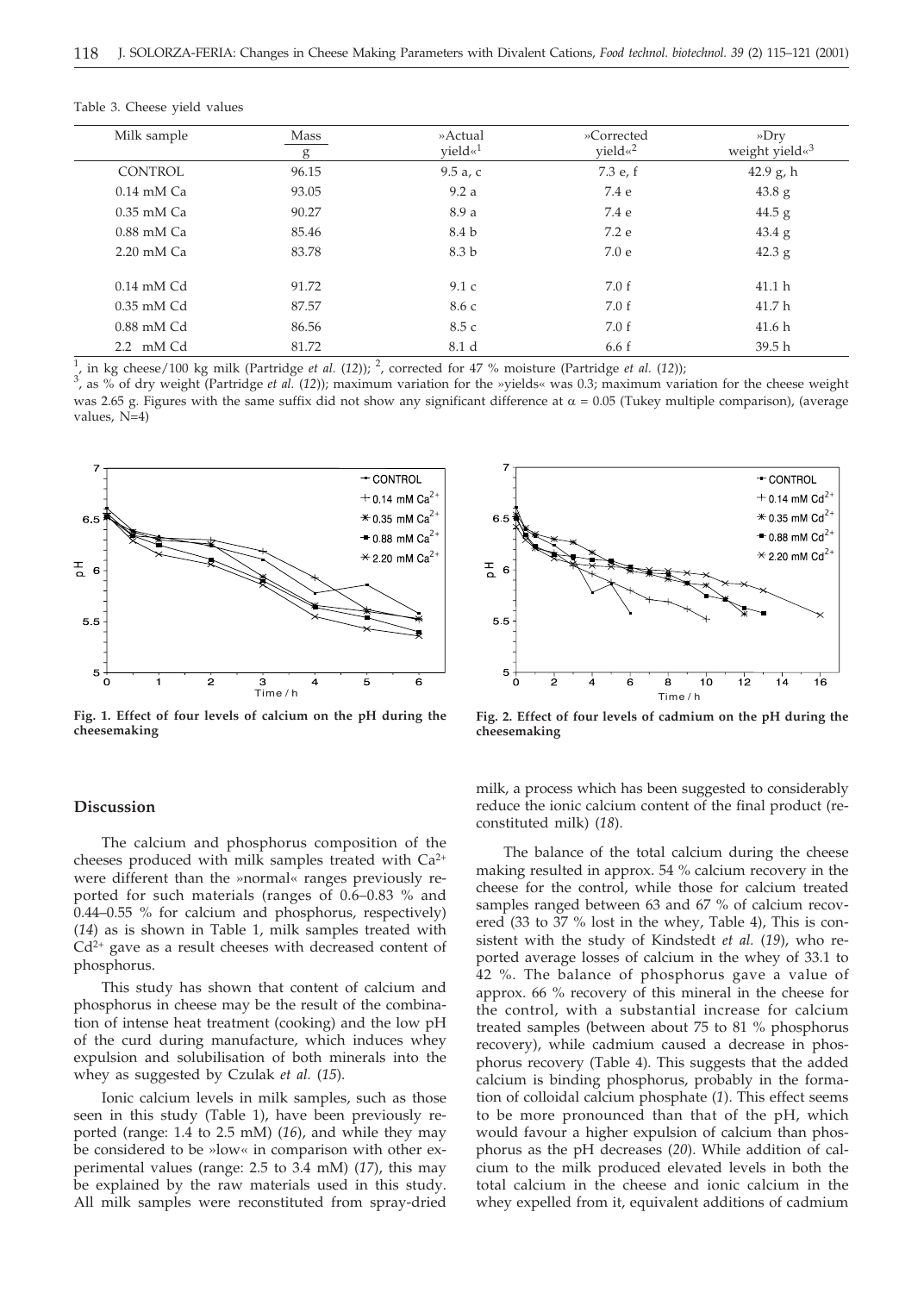| Milk sample          | $w$ (casein N<br>in milk) | $w$ (total N<br>in cheese) | Protein<br>recovery | P recovery | Ca<br>recovery |
|----------------------|---------------------------|----------------------------|---------------------|------------|----------------|
|                      | $\%$                      | $\%$                       | $\%$                | $\%$       | $\%$           |
| <b>CONTROL</b>       | 0.412                     | 4.88                       | 86.5a               | 65.99      | 54.53          |
| $0.14$ mM $Ca$       | 0.412                     | 5.28                       | 94.8 b              | 75.50      | 63.16          |
| $0.35$ mM $Ca$       | 0.412                     | 5.39                       | 96.8 <sub>b</sub>   | 79.20      | 67.19          |
| $0.88$ mM $Ca$       | 0.412                     | 5.45                       | 95.2 b              | 78.75      | 66.28          |
| $2.20 \text{ mM}$ Ca | 0.412                     | 5.49                       | 93.3 <sub>b</sub>   | 80.60      | 63.61          |
|                      |                           |                            |                     |            |                |
| $0.14$ mM Cd         | 0.412                     | 5.13                       | 87.2 a              | 45.63      | -              |
| $0.35$ mM Cd         | 0.412                     | 5.24                       | 89.03a              | 40.82      | -              |
| $0.88$ mM Cd         | 0.412                     | 5.31                       | 90.2a               | 34.77      |                |
| $2.20$ mM $Cd$       | 0.412                     | 5.46                       | 87.2a               | 30.71      |                |

Table 4. Protein and minerals recovery during cheese making

1 , as described by Banks *et al.* (*27*); maximum standard deviation for protein recovery was 1.4 %; maximum standard deviation for phosphorus recovery was 2.7 %; maximum standard deviation for calcium recovery was 2.3 %. Figures with the same suffix did not show any significant difference at  $\alpha = 0.05$  (Tukey multiple comparison), (average values, N=4)

Table 5. Chemical composition of the soft cheese

| Cheese<br>sample      | Moisture fraction<br>$\%$ | $w$ (total solids)<br>$\%$ | $w$ (protein)<br>$\%$ | w(fat)<br>$\%$ | $w(\text{ash})$<br>$\%$ |
|-----------------------|---------------------------|----------------------------|-----------------------|----------------|-------------------------|
| <b>CONTROL</b>        | 60.75                     | 39.25                      | 31.14                 | 0.450          | 2.78                    |
| $0.14 \text{ mM}$ Ca  | 58.60                     | 41.40                      | 33.69                 | 0.496          | 3.07                    |
| $0.35$ mM Ca          | 56.65                     | 43.35                      | 34.39                 | 0.578          | 3.23                    |
| $0.88$ mM Ca          | 55.35                     | 44.65                      | 34.79                 | 0.618          | 3.25                    |
| $2.20 \text{ mM}$ Ca  | 55.58                     | 44.42                      | 35.01                 | 0.636          | 3.60                    |
| $0.14 \text{ mM } Cd$ | 60.59                     | 39.41                      | 32.74                 | 0.472          | 3.21                    |
| $0.35$ mM Cd          | 58.09                     | 41.91                      | 33.41                 | 0.514          | 3.25                    |
| $0.88$ mM Cd          | 57.76                     | 42.24                      | 33.88                 | 0.588          | 3.30                    |
| 2.20 mM Cd            | 57.46                     | 42.54                      | 34.81                 | 0.642          | 3.33                    |

(average values, N=4)

produced a reduction in the ionic levels in the expelled whey (Table 1), despite the longer draining times employed.

The observed increases in the levels of ionic calcium in the whey (measured at its final pH  $\approx$  5.5) were expected, and this is probably due to the conversion of the colloidal calcium phosphate to ionic calcium. This is consistent with the theory that calcium binds to the casein micelles releasing protons in such a way as to reduce the repulsive forces between them, perhaps by promoting hydrophobic interactions, stimulating coagulation, curd firming and whey loss (*21*). The range of incremental values of the added calcium which appeared as ionic calcium in milk (about 31 to 36 %) was higher (Table 1) than the one mentioned by Demott (*16*), for approx. 21 %, but in agreement with those of Gastaldi *et al*. (*22*) and Brule and Fauquant (*23*). As expected, all of the added  $Ca^{2+}$  did not appear as free  $Ca^{2+}$  in the milk, suggesting that the milk solids still had a capacity to bind further ions either directly as  $Ca^{2+}$  or indirectly through salts of ester phosphate groups (*24*). Overall ranges found in this present study are within the ranges of those reported previously (1.4 to 2.5 mM) (*16*). Added cadmium produced an increase in the ionic  $Ca<sup>2+</sup>$  both in

milk and whey with no evidence of a »saturation level« being achieved. This is not an addition effect, but suggests that  $Cd^{2+}$  can displace  $Ca^{2+}$  from the protein system (Table 1).

Cadmium, similarly to calcium, produced decreasing clotting times with increasing concentration, with no significant ion specific effect (compare reductions on additions of different levels of ions, Table 2) in agreement with previous reports (*4*). However, major effects of cadmium were observed on the acidification profile when compared with  $Ca^{2+}$  (Fig. 2), suggesting that cadmium may well be inhibiting for the starter cultures with a consequent substantial reduction in the rate of acidification with increasing concentration. It is known that even at low concentrations cadmium acts on the sulfhydryl groups of essential enzymes and also binds to phospholipids and nucleic acids interfering with oxidative phosphorilation (*25*). The final cheese »yields« were again found to be related to the initial conditions of coagulum formation (Table 3). These values were relatively low compared to what would be expected, and may be due to protein losses in the whey during the cheese making (a loss of 3.8 % of protein nitrogen during cheese making due to rennet action has been sug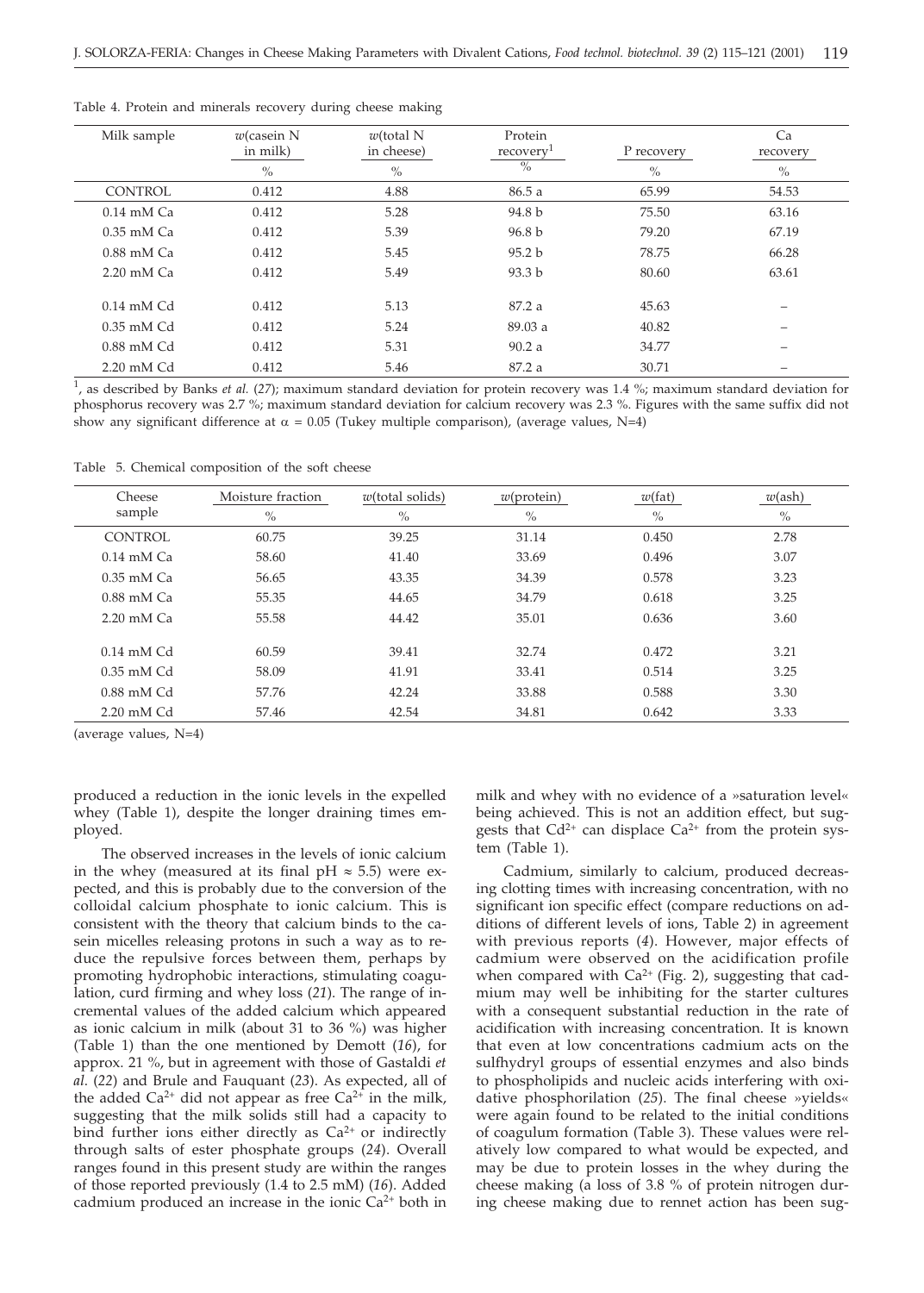gested by Walstra and Jenness (*26*) which is less than what was actually lost in this process). The level of calcium addition chosen, however, did not produce drastic changes both in the corrected and dry weight yield of the »finished« material (cheese, Table 3). The protein recovery of the treated samples was better than that of the control (approx. 80–90 %,  $w/w$ , Table 4), but for cadmium treated samples it is still lower than would be found for a commercial operation (well above 90 %, w/w) (*27*). This »improved« protein recovery may be associated to the heat treatment of the milk samples; pasteurization had little effect on fat recovery in the cheese, but nitrogen recovery was improved, probably because of the association of the whey proteins with casein micelles after pasteurization (*28*). Further development work would be required to improve the model, however, recoveries were considered adequate for comparative purposes (Table 4). From the chemical composition of the cheeses made with both calcium and cadmium treated milk samples, it was observed that both the calcium and cadmium treated samples showed a decrease in overall moisture content in the final cheeses, with increasing added mineral levels (except for the 2.2 mM calcium sample, Table 5). Such changes have already been explained as a result of the greater whey expulsion for the mineral treated samples, as reflected in the final chemical composition of the cheeses made from such milk systems (Table 5) and were slightly lower than the ranges of values reported previously for this type of cheese (*29*).

The initial and final pH values (at 0 and 6 h) were lower for the higher concentrations of added calcium, however intermediate values did not always exhibit this trend (Figs. 1 and 2). The pH variation during the cheese making, at four levels of cadmium, showed differing profiles than those observed for calcium. The initial pH (time zero) was lower for the cadmium treated samples than for the control, but the time taken to reach the desired pH (pH=5.5) was substantially longer (12 h) for the higher cadmium concentrations (Fig. 2).

Substantial differences were observed in the time of the acidification profiles between samples with the last two levels of calcium and cadmium addition (cadmium treated samples lasted between 2 to 3 times compared to calcium treated samples, Figs. 1 and 2). This may suggest that there was some variation in the acid production caused by the different batches of the starter cultures.

### **Conclusions**

The addition of both calcium and cadmium increased the ionic calcium concentration in milk and whey, suggesting a distribution of the added mineral in both a bound and soluble (ionic) form, with displacement of the calcium by cadmium in the system. The rennet clotting time was reduced as the concentration of the added minerals increased, with a greater effect noted for calcium only at higher concentration. Similarly, whey expulsion and a corresponding solids concentration were observed to increase as the mineral addition increased. The addition of calcium to the milk not only enhanced the retention of this mineral in the cheese, but also that

of phosphorus. The addition of either mineral did not improve the »corrected yield« neither the »dry weight yield« of the treated samples. Protein recovery values were relatively lower than those expected, suggesting high losses of these components in the whey during the cheese making, which in turn affected the overall »yields«. The addition of more than 0.35 mM Cd**2+** to the milk inhibited the acid development during cheese making, prolonging as a consequence the cheese making time. The presented results of manufacture of the model mexican cheese showed that the effects on the cheese making parameters of these chemically similar divalent cations were similar.

### *Acknowledgement*

The author greatfuly acknowledges Mr. Andrew Wilbey and Dr. Alan Bell from the Department of Food Science and Technology, University of Reading, UK for valuable help while undertaking this work.

#### **References**

- *1.* P. F. Fox: Cheese: An Overview. In: *Cheese: Chemistry, Physics and Microbiology. V1 General Aspects*, P. F. Fox (Ed.), Chapman and Hall, London (1993) pp. 1–36.
- *2.* N. A. Bringe, J. E. Kinsella, *J. Dairy Res. 58* (1991) 195–209.
- *3.* M. L. Green, *J. Dairy Res*. *49* (1982) 87–98.
- *4.* W. Kesami, S. Kawachi, *J. Pharm. Soc. Japan*, *74* (1954) 304–307.
- *5.* D. B. Emmons: Definition and Expression of Cheese Yield. In: *Factors Affecting the Yield of Cheese*, IDF, Brussels (1991) pp. 12–20.
- *6.* F. J. Solorza, A. E. Bell, *J. Soc. Dairy Technol. 48* (1995) 133–139.
- *7.* R. A. Case, R. L. Bradley, R. R. Williams: Chemical and Physical Methods. In: *Standard Methods for the Examination of Dairy Products*, G. Richardson (Ed.), American Public Health Association, Washington D.C. (1985) pp. 327–404.
- *8.* R. S. Kirk, R. Sawyer: *Pearson's Composition and Analysis of Foods,* Longman Scientific and Technical, London (1991).
- *9.* J. Tusl, *Analyst*, 97 (1972) 111–113.
- *10.* G. Bakker, W. A. Scheffers, T. O. Wikén, *Neth. Milk Dairy J. 22* (1968) 16–21.
- *11.* International Diary Federation, *IDF-Document*, *29* (1964)  $1 - 2$ .
- *12.* J. A. Partridge, K. M. Nilson, H. V. Atherton, A. H. Duthie, *Cult. Dairy Prod. J. 17* (1982) 6–10.
- *13.* D. C. Montgomery: *Design and Analysis of Experiments*, John Wiley and Sons, New York (1984).
- *14.* A. Fernández, F. V. Kosikowski, *J. Dairy Sci. 69* (1986) 2551–2557.
- *15.* J. Czulak, J. Conochie, B. J. Sutherland, H. J. M. van Leeuwen, *J. Dairy Res. 36* (1969) 93–101.
- *16.* B. J. Demott, *J. Dairy Sci. 51* (1968) 1008–1012.
- *17.* G. Brulé, J. Lenoir: The Coagulation of Milk. In: *Cheese Making Science and Technology*, A. Eck (Ed.), Lavoisier Publishing Inc., New York (1986) pp. 1–15.
- *18.* J. P. Geerts, J. J. Berkhof, J. W. Sherjon, *Neth. Milk Dairy J. 37* (1983) 197–211.
- *19.* P. S. Kindstedt, L. J. Kiely, D. M. Barbano, J. J. Yun: Impact of Whey pH at Draining on the Transfer of Calcium to Mozzarella Cheese. In: *Cheese Yield and Factors Affecting its Control,* IDF (Ed.), IDF, Brussels (1993) pp. 29–34.
- *20.* J. A. Lucey, P. F. Fox, *J. Dairy Sci*. *76* (1993) 1714–1724.